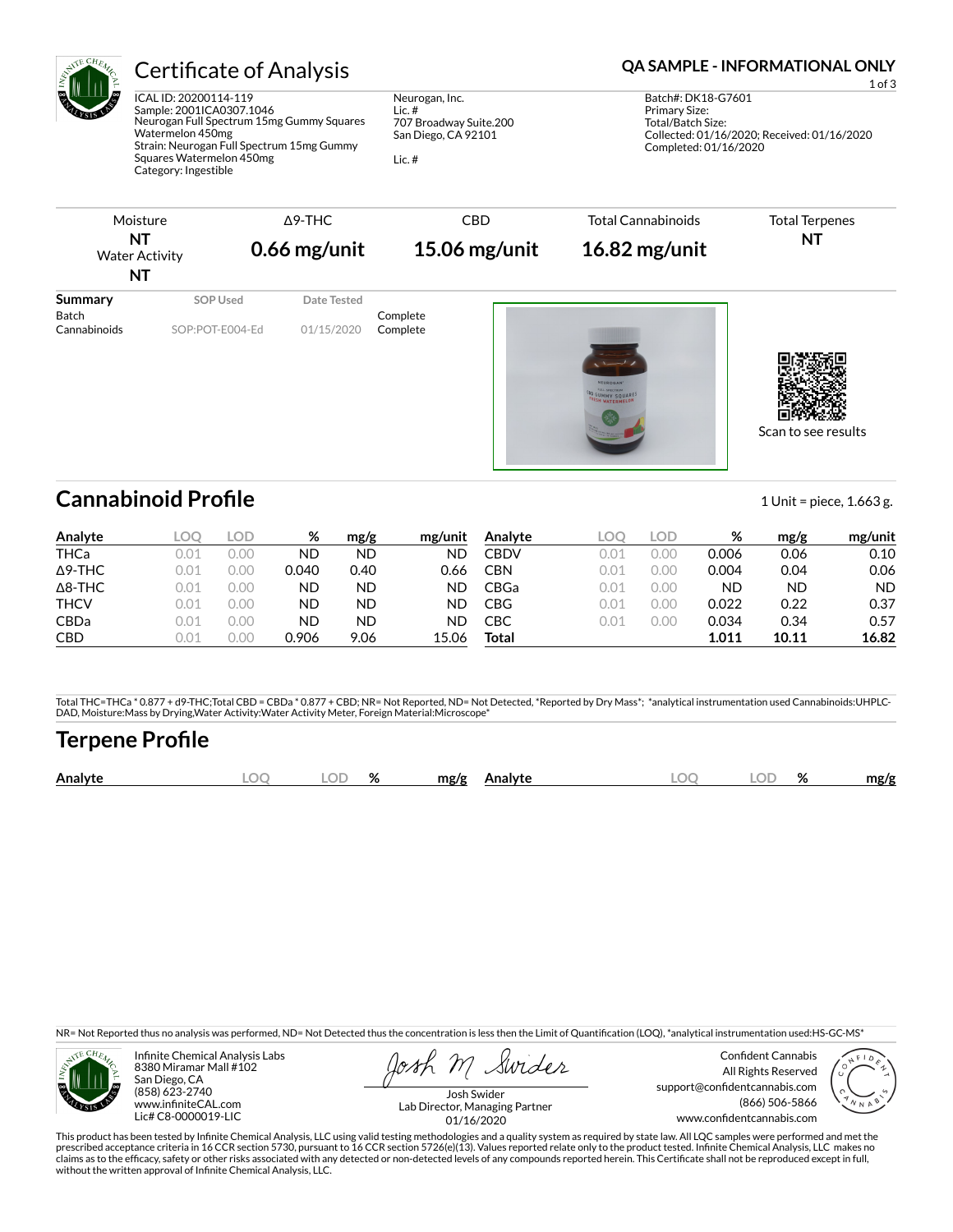

ICAL ID: 20200114-119 Sample: 2001ICA0307.1046 Neurogan Full Spectrum 15mg Gummy Squares Watermelon 450mg Strain: Neurogan Full Spectrum 15mg Gummy Squares Watermelon 450mg Category: Ingestible

Neurogan, Inc. Lic. # 707 Broadway Suite.200 San Diego, CA 92101

Lic. #

Certificate of Analysis **Certificate of Analysis QA SAMPLE - INFORMATIONAL ONLY** 

2 of 3

Batch#: DK18-G7601 Primary Size: Total/Batch Size: Collected: 01/16/2020; Received: 01/16/2020 Completed: 01/16/2020

### **Residual Solvent Analysis**

| Category 1 | $\sim$ $\sim$<br>∸ບ⊧<br><u>.</u> | Limit | <b>Status</b> | Category | OO | LOD | .imit | <b>Status</b> | Category 2 | $\bigcap$<br>$\sim$ | LOD. | Limi | <b>Status</b> |
|------------|----------------------------------|-------|---------------|----------|----|-----|-------|---------------|------------|---------------------|------|------|---------------|
|            |                                  |       |               |          |    |     |       |               |            |                     |      |      |               |

NR= Not Reported thus no analysis was performed, ND= Not Detected thus the concentration is less then the Limit of Quantification (LOQ),\*analytical instrumentation used=HS-GC-MS\*

#### **Heavy Metal Screening**

| $\sim$<br>∼<br>$\sim$ | <b>LOD</b> | Limit | status |
|-----------------------|------------|-------|--------|
|                       |            |       |        |

NR= Not Reported thus no analysis was performed, ND= Not Detected thus the concentration is less then the Limit of Quantification (LOQ), \*analytical instrumentation used:ICP-MS\*

### **Microbiological Screening**

| . |  |
|---|--|
|   |  |

ND=Not Detected; \*analytical instrumentation used:qPCR\*



Infinite Chemical Analysis Labs 8380 Miramar Mall #102 San Diego, CA (858) 623-2740 www.infiniteCAL.com Lic# C8-0000019-LIC

Josh M Swider

Confident Cannabis All Rights Reserved support@confidentcannabis.com (866) 506-5866 www.confidentcannabis.com



Josh Swider Lab Director, Managing Partner 01/16/2020

This product has been tested by Infinite Chemical Analysis, LLC using valid testing methodologies and a quality system as required by state law. All LQC samples were performed and met the prescribed acceptance criteria in 16 CCR section 5730, pursuant to 16 CCR section 5726(e)(13). Values reported relate only to the product tested. Infinite Chemical Analysis, LLC makes no<br>claims as to the efficacy, safety o without the written approval of Infinite Chemical Analysis, LLC.